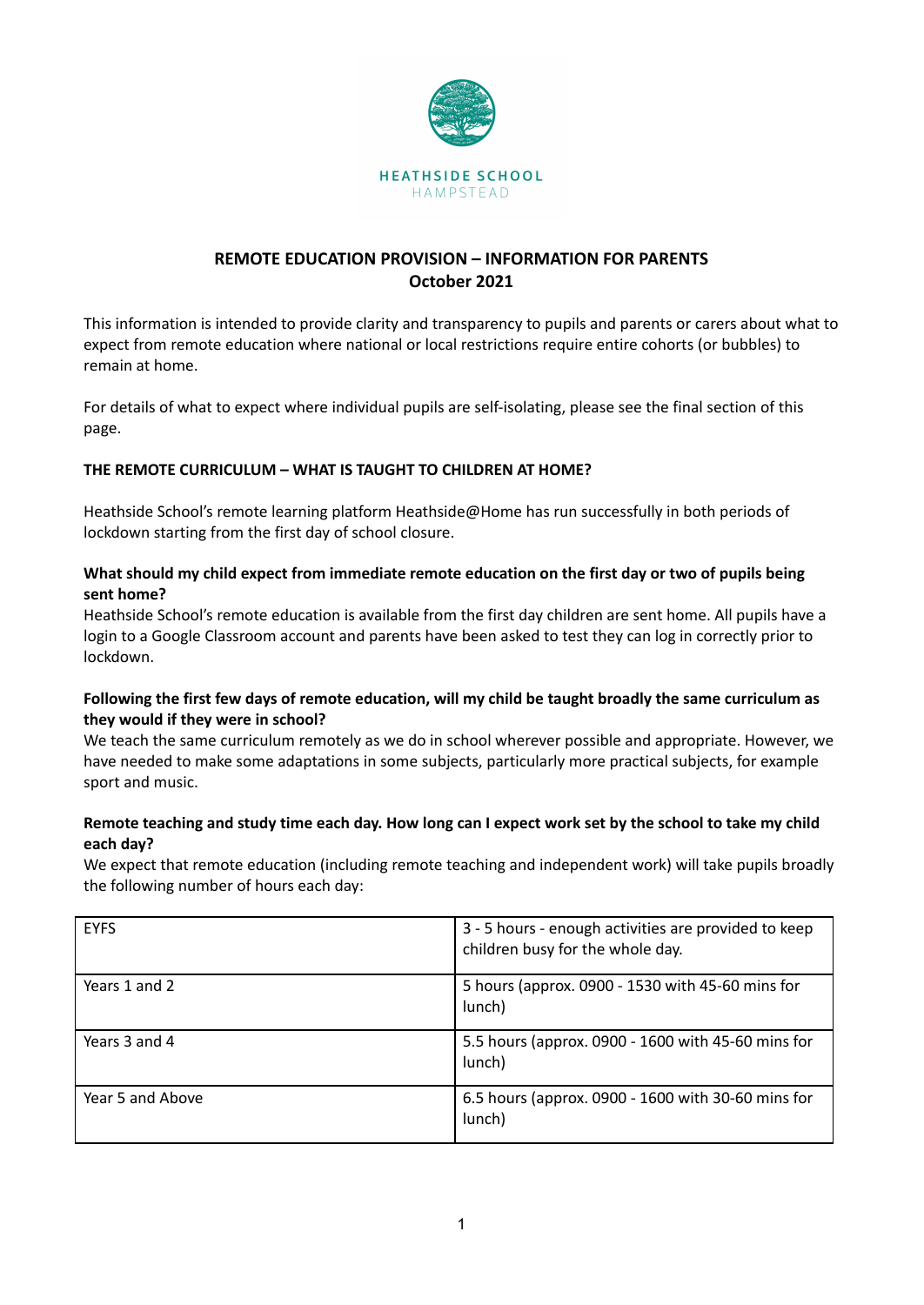#### **ACCESSING REMOTE EDUCATION**

#### **How will my child access any online remote education you are providing?**

At Heathside we use Google for education to provide a continuous online learning experience for our pupils. Through Google Classroom, pupils can gain access to interactive worksheets and videos alongside live lessons with their teachers.

#### If my child does not have digital or online access at home, how will you support them to access remote **education?**

Although the vast majority of our pupils have full internet access in order to access online resources, a small number of families may have difficulty providing suitable online access at home. To support those pupils to access remote education, the school keeps a small stock of Chromebooks which may be loaned to families who are not able to access a suitable device. We also provide a dedicated help desk service to families having difficulty accessing the online provision.

In addition to this, the school has provided resource packs to pupils which contain a range of suitable materials to support online learning. These packs were delivered to pupils' homes either by post or by a member of staff who ensured contactless delivery.

#### **How will my child be taught remotely?**

Heathside's approach to online learning aims to achieve an as close to normal daily routine for our pupils although this is adapted to the age and needs of each year group.

#### **In the Lower School (EYFS – Y4):**

We deliver remote lessons through a combination of live lessons, pre-recorded lessons with live teacher support, and independent work - all of which are posted in each year group's Google Classroom; timetables for all year groups indicate the method of lesson delivery and the timings for the day. The feedback from parents and students on remote learning during the first lockdown was very positive and we have used that experience to further refine our offer to provide the best possible teaching and learning in these challenging circumstances.

In the Early Years Foundation Stage, class teachers prepare a wide range of activities for the children to take part. The activities provided are enough to keep the children busy throughout the day however we encourage families to gauge their child's engagement level and decide how many activities they are going to take part in. On average, Reception-age children engage in our remote learning for around 3 hours per day.

In Year 1 - 4 sessions on each year group's timetable are categorised as *Must*, *Should*, and *Could.* Lessons are categorised in this way to help parents make informed decisions about how much online provision their child should take part in; we encourage families to be child led in this regard. Moreover, as our youngest pupils grow in confidence with online learning, we gradually increase the quantity of work we provide.

The level of adult input required for our younger pupils will clearly be quite significant, but we expect that older children can manage a good proportion independently. We encourage parents to contact their class teacher if remote learning is not working for their child for whatever reason. Heathside@Home should be a fun, innovative and exciting new way of working that we hope will keep children grounded and focused on learning.

#### **In the Upper School (Y5 – Y9):**

We will deliver remote lessons through a combination of online meeting and independent work which will be posted in Google Classrooms. The feedback from parents and students on remote learning in the first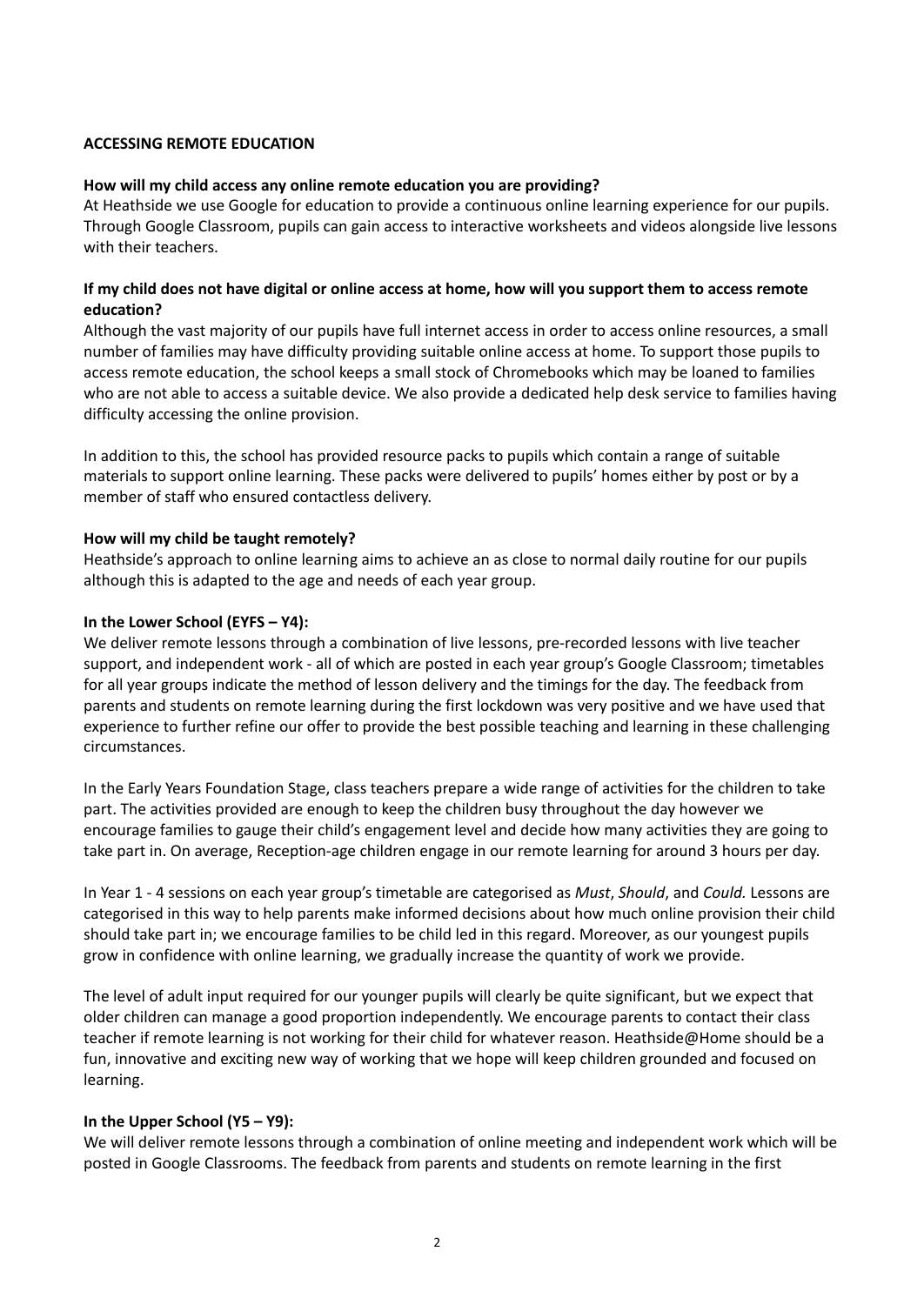lockdown was very positive and we have used that experience to further refine our offer to provide the best possible teaching and learning in these challenging circumstances.

All lessons for students in Years 7-9 will take place through Google Meets. Years 5 and 6 will be a combination of live lessons and independent work. Online learning will follow the same timetable as when pupils are learning on site.

We expect that older children and, in particular, students in Years 7-9 are able to manage a good proportion of remote learning independently. We encourage parents to contact their class teacher if remote learning is not working for their child for whatever reason. Heathside@Home should be a fun, innovative and exciting new way of working that we hope will keep children grounded and focused on learning.

#### **ENGAGEMENT AND FEEDBACK**

# **What are your expectations for my child's engagement and the support that we as parents and carers should provide at home?**

Pupils are expected to attend all lessons unless they are absent from school. Parents should report any absence in the usual way. Pupils are expected to be punctual and courteous, dressed appropriately and ready to learn at the start of each lesson. Remote learning etiquette is expected by teachers and parents are asked to discuss etiquette with their children so that they understand how they can help ensure that everyone has the best online learning experience possible.

Children should keep their microphones muted unless they are instructed otherwise. Google Meet has a new 'raise hand' function which we ask the children to use if they have a question or comment to make. Children should not be calling out during a lesson, or speaking over others.

Ideally cameras should be kept on, unless instructed by the teacher. This helps us keep an eye on the children's engagement. There may be times when a child needs to turn their camera off to stabilise their internet connection, this must be discussed with the teacher for every instance.

Children should only use the chat function when instructed by the teacher, and we would like to remind the children to keep their comments sensible and relevant.

# How will you check whether my child is engaging with their work and how will I be informed if there are **concerns?**

Open and transparent communication with parents is part of Heathside's normal working practice and this continues during lockdown. Teachers email or telephone parents if they have concerns about a child's level of engagement and parents are welcome to contact their teachers directly. In addition, weekly staff meetings flag up any concerns in a more formal environment.

#### **How will you assess my child's work and progress?**

Feedback can take many forms and may not always mean extensive written comments for individual children. For example, whole-class feedback or quizzes marked automatically via digital platforms are also valid and effective methods, amongst many others. Our approach to feeding back on pupil work is as follows:

- Verbal Praise and feedback during live lessons.
- Heath points for Upper School or marbles for Lower School.
- Regular, teacher marked work which has been submitted to the teacher via Google Classroom.
- Automatically marked tasks through platforms such as MyMaths or Atom learning.
- Additional support for pupils with particular needs